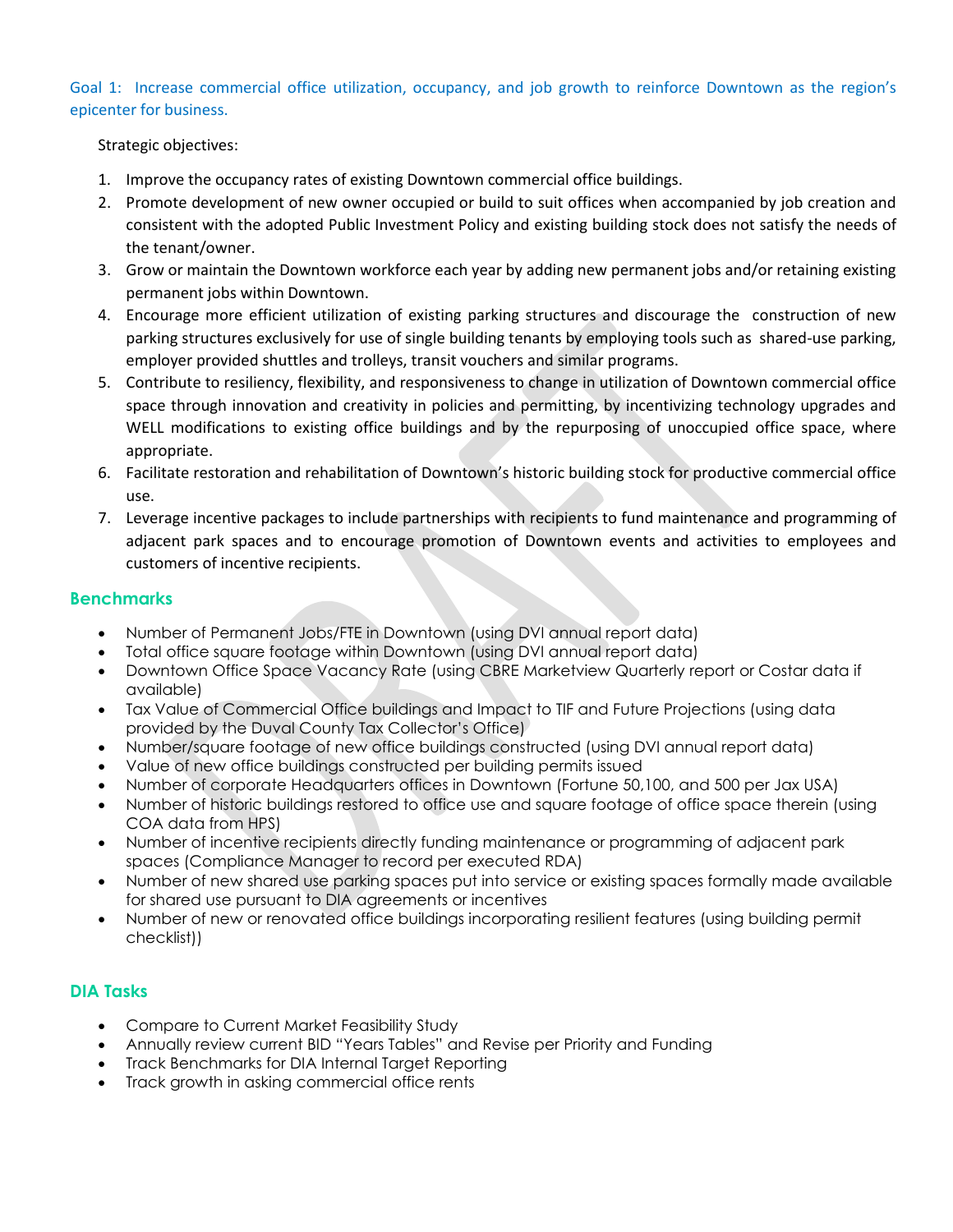## Goal 2: Increase rental and owner-occupied housing Downtown targeting diverse populations identified as seeking a more urban lifestyle

#### Strategic Objectives:

- 1. Actively pursue a minimum of 7,500 built and occupied multi-family dwelling units by 2030; and strive to induce construction of 400 multi-family dwelling units per year, on average.
- 2. Improve the breadth and diversity of housing options across Downtown to provide all types and varied price ranges of rental and owner-occupied opportunities, including mixed-income and mixed-use structures.
- 3. Institute marketing efforts for downtown housing opportunities targeting potential residents, and potential developers on a local, regional, state, and national level.
- 4. Align incentives with market conditions of different neighborhoods and geographic areas within Downtown to ensure quality developments that provide a diversity of housing options in each District.
- 5. Maximize utilization of existing parking structures and minimize construction of new parking structures exclusively for use of single building tenants by employing tools such as shared-use parking, proximity to shared transportation, and similar programs.
- 6. Facilitate the restoration and rehabilitation of Downtown's historic building stock for multifamily and attached dwelling units.
- 7. Leverage incentive packages to include partnerships with residential development recipients to fund maintenance and programming of adjacent park spaces, and to encourage promotion Downtown events and activities to residents of new developments.
- 8. Contribute to resiliency in design and construction of new residential buildings, and flexibility in response to changing residential demand for unit sizes, home workspaces, amenities, and future conversion of parking.
- 9. Ensure that no incentives are provided to a Riverfront/Riverwalk frontage residential development unless the development includes a minimum 3,000 square foot waterfront restaurant accessible to the public from the riverfront
- 10. Promote development that incorporates access by a wide range of physical capabilities beyond the minimum ADA/Fair Housing regulatory requirements.

- Number of Residents (Using DVI annual report data)
- Number of Residential Units (Using DVI annual report data)
- Tax Value of residential units and Impact to TIF and Future Projections (using data provided by the Duval County Tax Collector's Office)
- Multifamily Housing vacancy rate (using data provided by NAI Hallmark)
- Annual private Capital Investment in new residential developments (using building permit data)
- Annual number of Multi-Family Units Commenced and number completed (DVI annual report)
- Number of affordable and workforce housing units (using Schimberg or Florida housing data)
- Number of "for sale" residential units (condo, townhome, etc.) as opposed to "for rent" (DVI annual report)
- Number of new shared use parking spaces put into service or existing spaces formally made available for shared use pursuant to DIA agreements or incentives (Compliance Manager per RDA's)
- Number of historic buildings restored to residential use and number of units therein(using COA data from HPS)
- Number of incentive recipients directly funding maintenance or programming of adjacent park spaces(Compliance Manager per RDA's)
- Number of new or renovated residential developments incorporating resilient features (using building permit checklist)
- Number of DIA incentivized new or renovated residential developments and units incorporating features that go beyond minimum ADA/Fair Housing regulatory requirements (determined by Director of Downtown Development upon project plan review)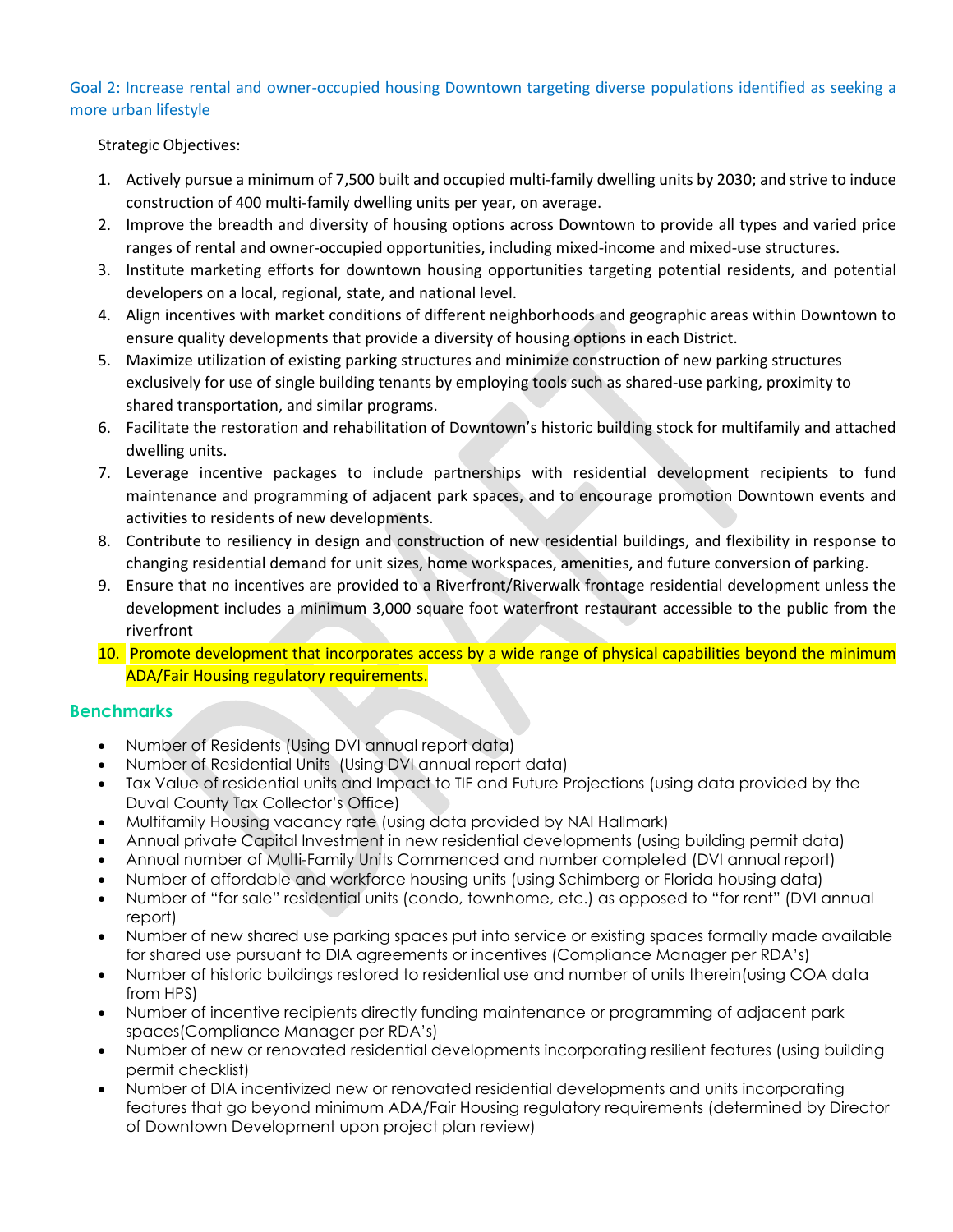- Compare to Current Market Feasibility Study; adjust geographic bonuses as appropriate
- Review Current BID "Years Tables" and Revised per Priority and Funding
- Track growth in average market rate residential rent
- Track benchmarks for Internal DIA Target Reporting
- Annually answer whether marketing effort implemented that year and assess its effectiveness
- Monitor housing availability at varying cost points within each district to meet housing needs across a wide strata of income levels.
- Monitor housing availability within each district that meet housing needs of those members of our community with disabilities.
- Multifamily Housing vacancy rate (using data provided by NAI Hallmark)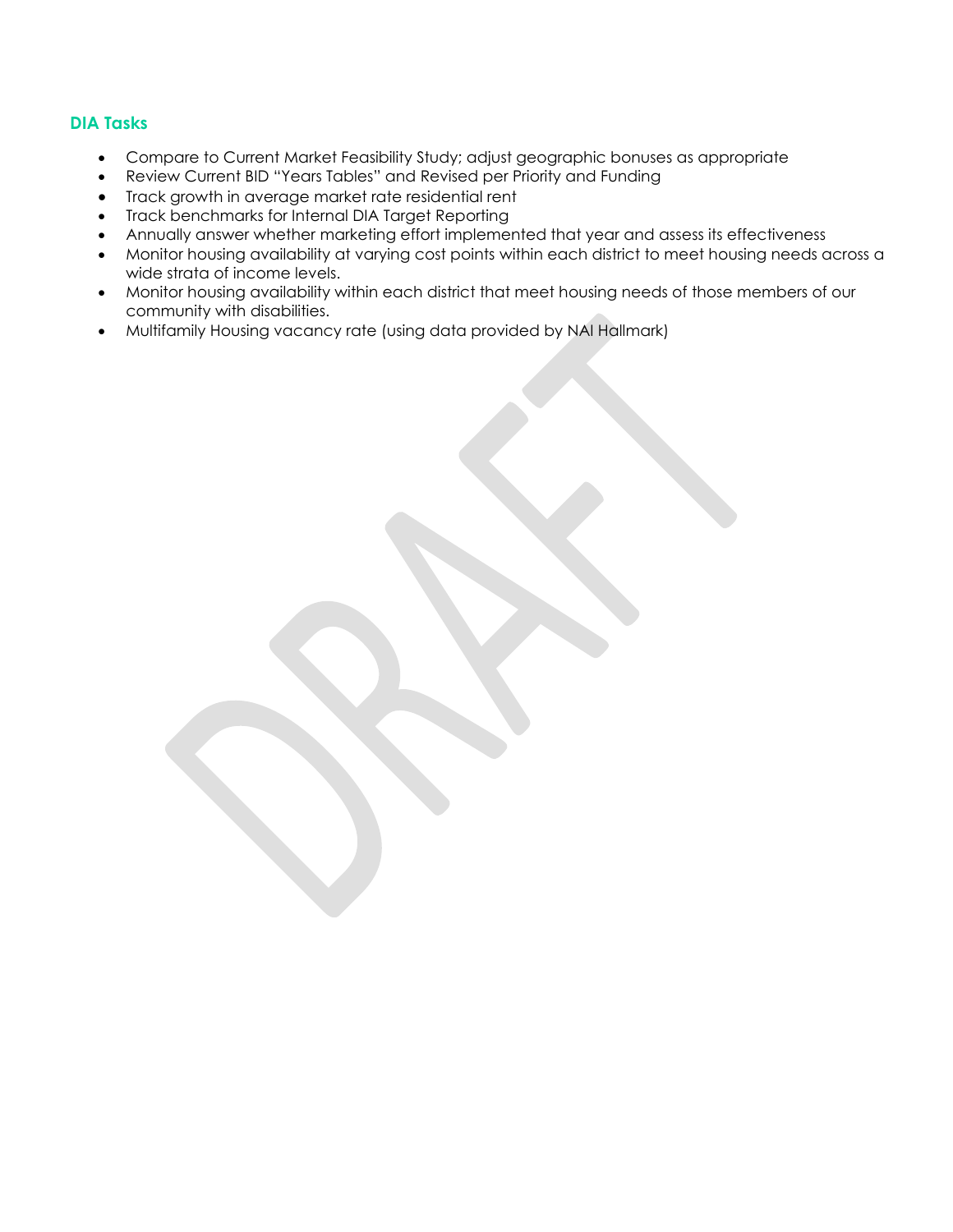#### Goal 3: Increase and diversify the number and type of retail, food and beverage, and entertainment establishments within Downtown

Strategic Objectives:

- 1. Facilitate adaptive reuse of vacant and underutilized storefronts for retail, food and beverage and entertainment establishments.
- 2. Encourage growth of outdoor dining and entertainment options, most specifically within designated food and beverage districts and on the waterfront.
- 3. Increase the number of retail, food and beverage, and entertainment establishments that are open for business weekends and other times outside of weekday business hours.
- 4. Add a major new grocer within Downtown by 2025 and one or more additional by 2030.
- 5. Pursue the addition of one or more new neighborhood restaurant/entertainment venues in each District by 2025 and a second by 2030.
- 6. Add one or more retail drugstores that include specialty consumer products and health services as well as pharmacies within Downtown by 2025 and a second by 2030.
- 7. Support expansion and growth of existing entertainment and restaurant facilities with emphasis on broadening days and hours of operation.
- 8. Maximize use of on- street parking and public garages for patrons of local dining and entertainment establishments, and dedicate areas for valet, and vehicular drop-off and pick-up locations.
- 9. Facilitate the restoration and rehabilitation of Downtown's historic building stock for use by retail/beverage/entertainment establishments.
- 10. Contribute to resiliency, flexibility, and responsiveness to change in utilization of Downtown commercial retail space through innovation and creativity in policies and permitting, and by incentivizing the repurposing of unoccupied storefront space, where appropriate. Create, foster, and preserve affordable space for artists and art organizations, in particular vacant and unused spaces.

- Number of operating restaurants/entertainment venues by District (DVI annual state of Downtown)
- Number of storefronts incentivized for retail redevelopment (Compliance Manager per executed RDA's)
- Tax Value of freestanding single tenant or multi-tenant retail, restaurant and entertainment venues and Impact to TIF and Future Projections (mixed use included elsewhere as office, hotel or residential)
- Number of sidewalk enhancement grants awarded (Compliance Manager per executed RDA's)
- Number of outdoor/sidewalk food and beverage venues (annual, Redevelopment Coordinator to track)
- Number of new food and beverage establishments that opened on waterfront (DVI annual report)
- Number of new food and beverage establishments in The Elbow and in the Laura/Hogan corridor (DIA staff from data in DVI annual report))
- Number of retail, food and beverage, and entertainment venues open weekends and after work hours on weekdays (DVI survey-self reported)
- Number of full-service grocers within Downtown, by District (DIA Staff)
- Number of pharmacies within Downtown, by District (DIA Staff)
- Number of existing retail businesses receiving DIA incentives that expanded in size (Project profile and RDA's)
- Number of new shared use parking spaces put into service or existing spaces formally made available for shared use pursuant to DIA agreements or incentives (Compliance Manager per RDA's)
- Number of historic buildings restored to retail use and square footage thereof (using COA data from HPS)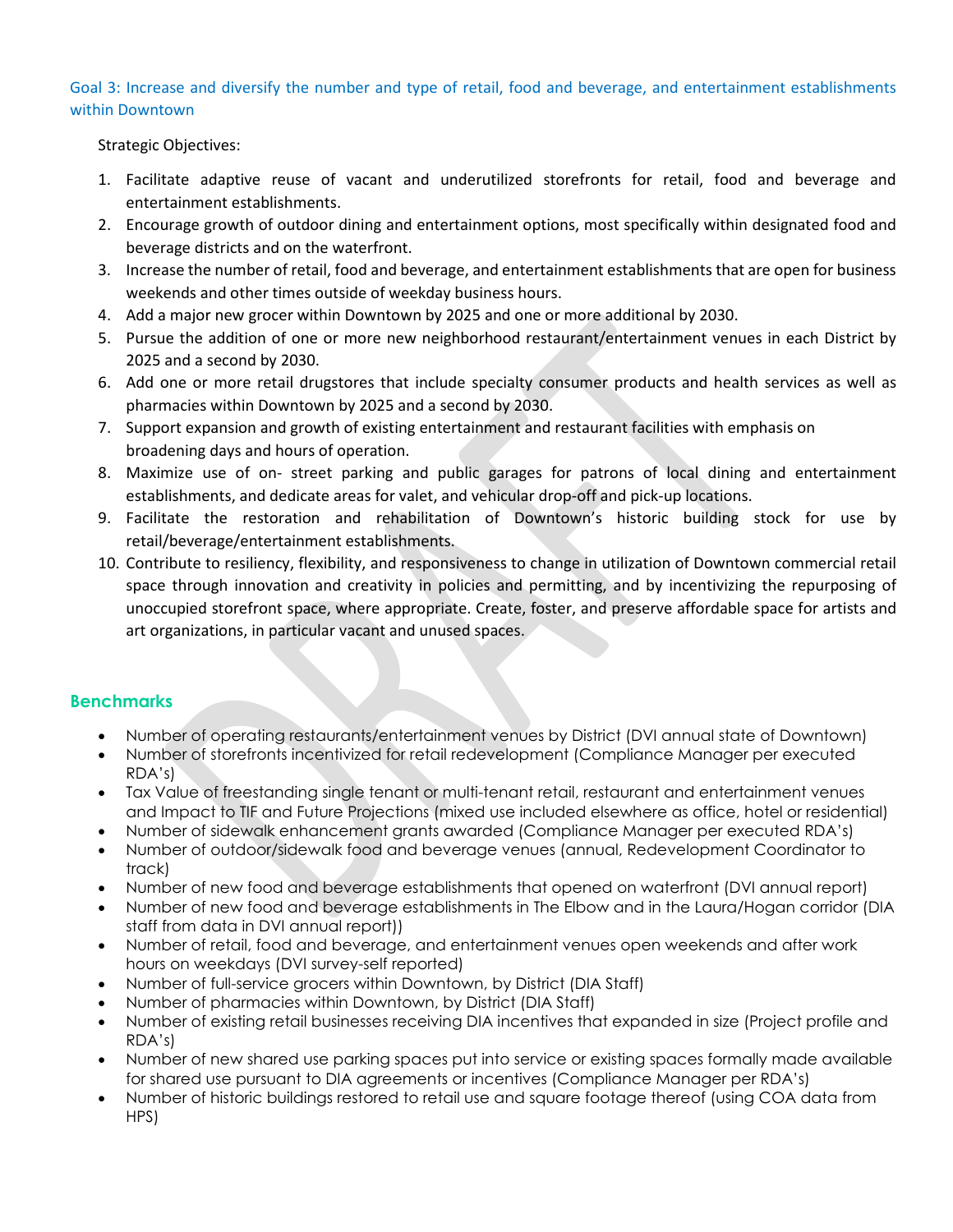• Number of new or renovated retail developments incorporating resilient features (using building permit checklist)

- Compare to Current Market Feasibility Study; adjust per square foot incentives as construction costs and market require
- Review Current BID "Years Tables" and Revise per Priority and Funding
- Track retail rents
- Track benchmarks for Internal DIA Target Reporting
- Track Retail Space Vacancy Rate (using data provided by NAI Hallmark)
- Asking rents for newly leased space (Using data provided by NAI Hallmark, *CoStar*)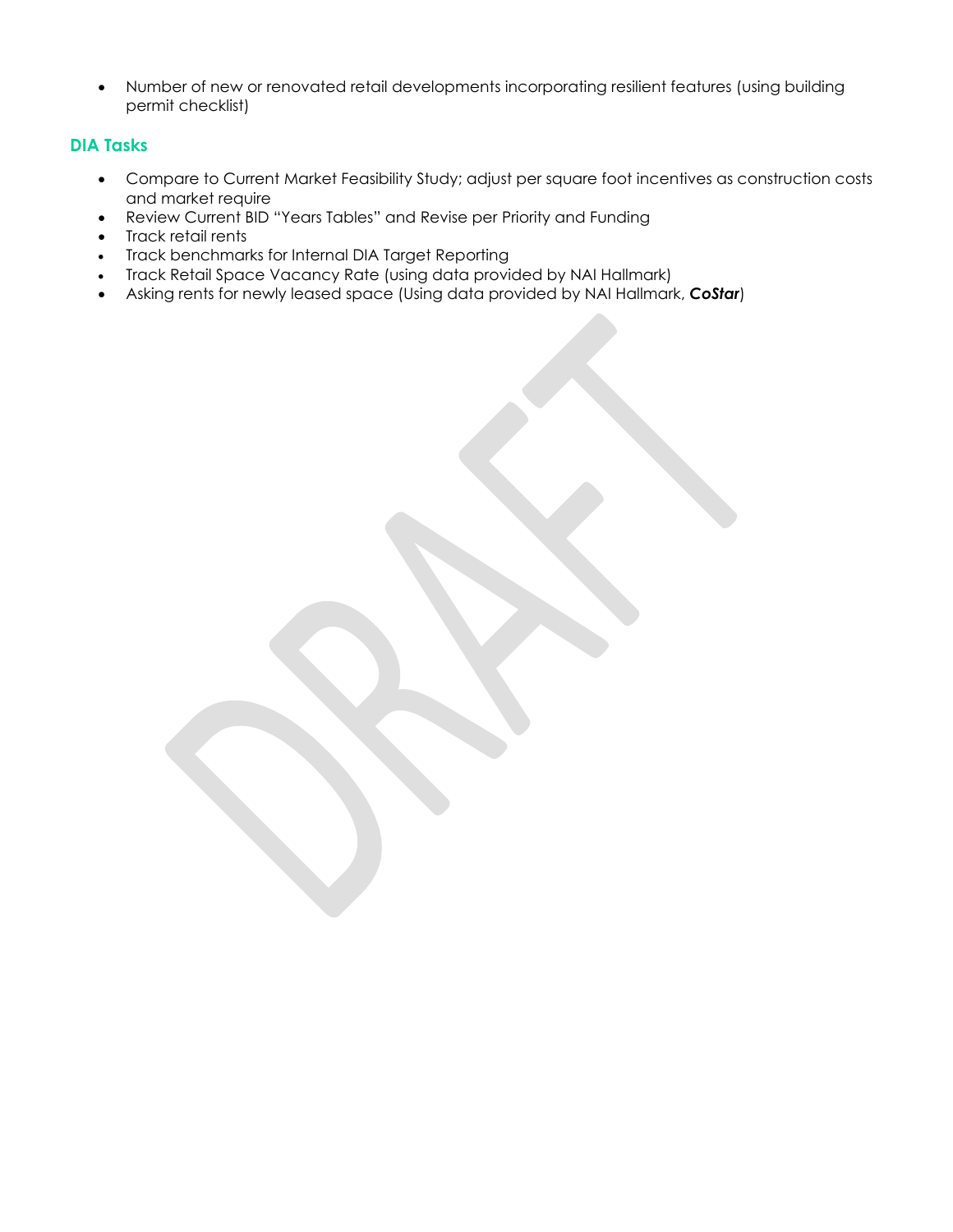Goal 4: Increase the vibrancy of Downtown for residents and visitors through arts, culture, history, sports, theater, events, parks, and attractions

#### Strategic Objectives:

- 1. Create and promote a consistent brand for Downtown that conveys a sense of excitement and within the boundary of Downtown foster distinct neighborhood identities that evoke a unique sense of place.
- 2. Support the installation of public art and aesthetic and sensory enhancements, as well as wayfinding and technology throughout Downtown.
- 3. Increase awareness of Downtown's history and its historic structures. Provide resources that engage and educate the public on the historical and cultural stories of Jacksonville and its people.
- 4. Market and promote Downtown events and visitor attractions.
- 5. Support the enhancement of existing, and creation of new, diverse civic attractions, cultural venues, theaters, and parks that provide a mix of activities and attract a broad range of demographics.
- 6. Provide regular, routine, and accessible events and programming for Downtown workers, residents, and visitors. Create opportunities for licensed vendors that maximize use of parks and public spaces, including the Riverwalk. Support water recreation opportunities and vendors. Identify opportunities and supporting events that fill calendar gaps (including evenings and weekends) for a robust, year-round events calendar.
- 7. Work internally across city departments, as well as externally with developers and business owners, to support the inclusion of art, culture, and place-making within existing and future public improvements and private projects.
- 8. Partner with arts and culture organizations as well as educational institutions to create culturally specific attractions, competitions and workforce development programs that bring students, young professionals, etc. Downtown
- 9. Increase number of daily visits to Downtown.
- 10. Increase the occupancy rate and ADR of Downtown hotels and broaden the diversity of hospitality offerings for leisure travelers, groups, and business travelers.

## **Benchmarks**

- Number of DIA executed campaigns and advertisements promoting Downtown **(DIA track internal campaigns;)**
- Number of downtown visitors **(using DVI annual report data and monthly placerai data)**
- Number of new public art installations (art, light, sound, etc.) **(internal quarterly data collection)**
- Number of enhancements to existing attractions, cultural venues, theaters, and parks **(internal monitoring; collect quarterly data)**
- Number of new attractions, cultural venues, theaters, and parks **(using DVI annual report data)**
- Occupancy rates and ADR of Downtown hotels **(using monthly Visit Jacksonville data)**
- Number of diverse hotel offerings in both existing and new developments **(using DVI Tourist Development Council STR data)**
- Number of Downtown programs in City parks **(Parks Dept.)**
- **Number of Downtown Special Events permitted (Parks dept)**

- Create and maintain an annual calendar of Downtown events
- Coordinate with Downtown Vision, Inc., and utilize agency contract(s) to market Downtown
- Coordinate with COJ Parks Department to implement regular parks programming and ensure variety of offerings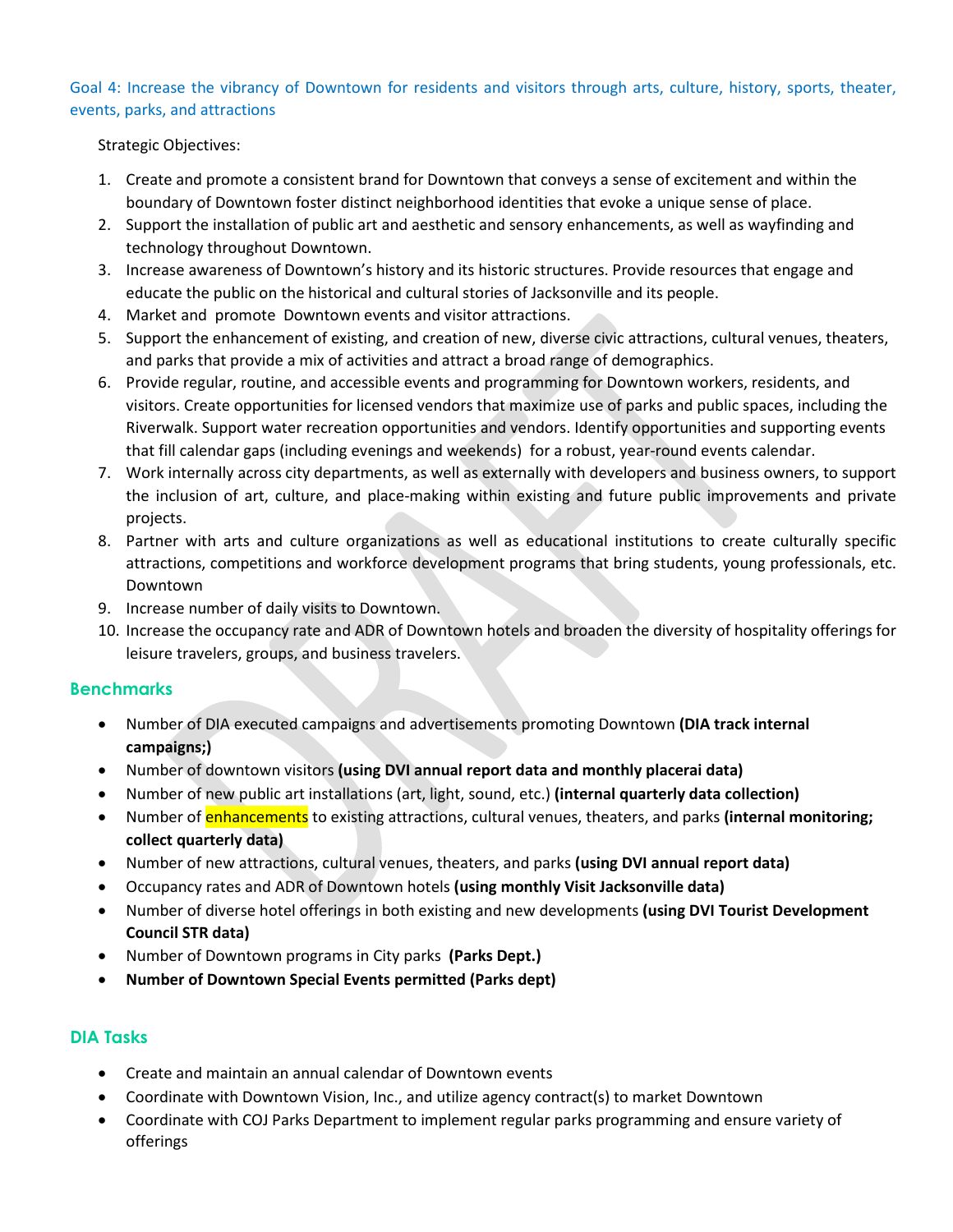- Annually answer whether marketing efforts implemented each year and assess effectiveness
- Annually review current BID "Years Tables" and revise per priority and funding
- Track Benchmarks for DIA internal target reporting
- Monitor the type and number of hotel rooms in both existing and new developments **(using DVI Tourist Development Council STR data)**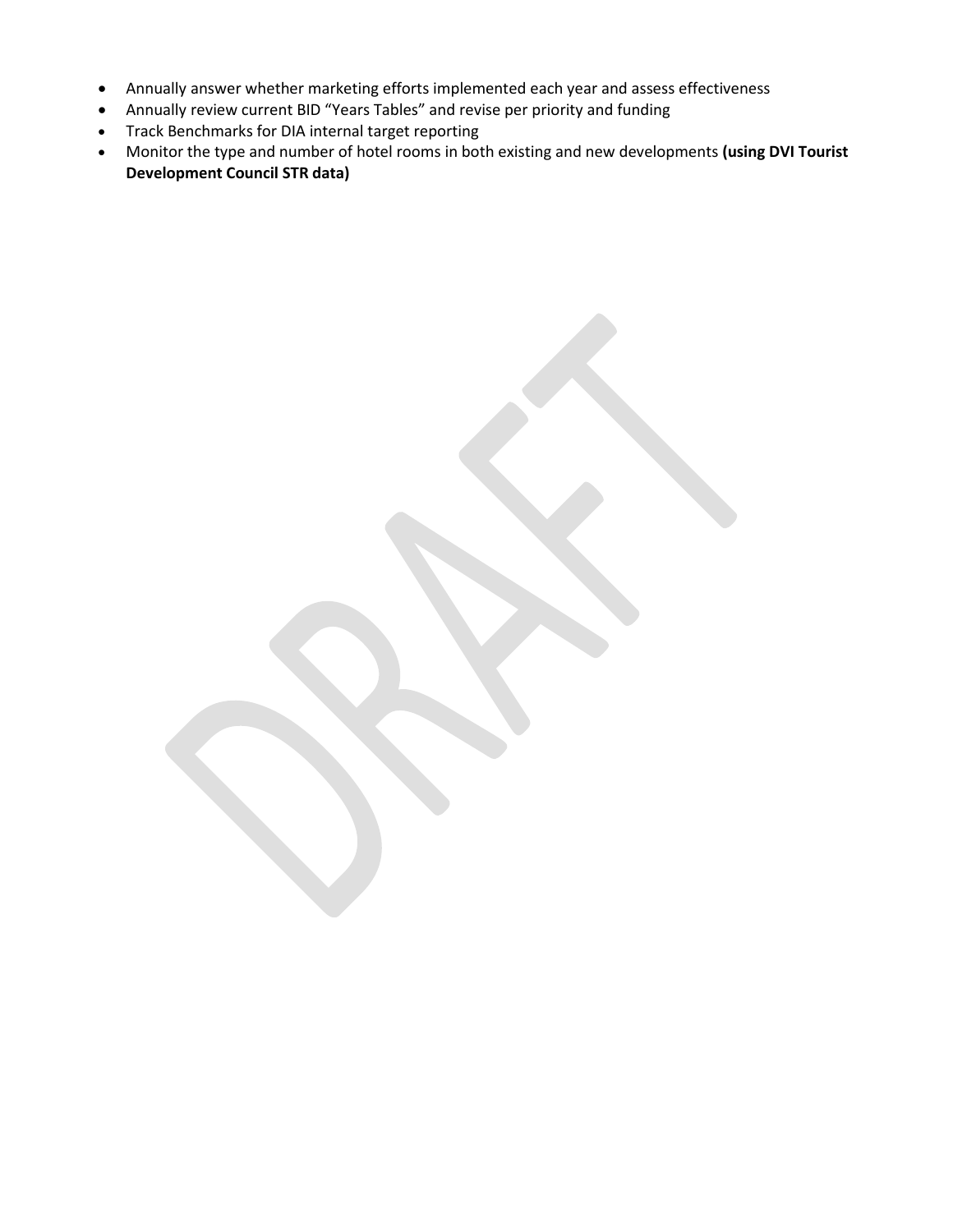Goal 5: Improve the safety, accessibility and wellness of Downtown Jacksonville and cleanliness and maintenance of public spaces for residents, workers, and visitors.

#### Strategic Objectives:

- 1. Support a clean and safe Downtown 24-7, including the work of Downtown Vision Inc.
- 2. Enhance the presence of Downtown security through private security services and coordination with JSO for increased public safety officers within Downtown.
- 3. Expand the installation of public infrastructure that enhances safety such as countdown timer pedestrian signals, enhanced lighting, security cameras, etc.
- 4. Support and enforce proper cleaning, maintenance, and repair of public spaces.
- 5. Enforce proper maintenance of private property.
- 6. Promote safe and equitable access to all Downtown facilities by improving access to buildings and other properties, amenities, transit, events, and attractions; by eliminating obstacles; and by designing for all ages and abilities.
- 7. Promote wellness by facilitating healthy choices for food, outdoor venues for dining and gathering, and encouraging WELL certified buildings.

#### **Benchmarks**

- Number of violent crimes reported by JSO within Downtown (using JSO Crime Mapping)
- Number of property crimes reported by JSO within Downtown (using JSO Crime Mapping)
- Number of JSO officers assigned to Downtown
- Number of pedestrian injuries reported by JSO and Risk management (vehicle crashes; sidewalk and outdoor public space trip and fall)
- Number of citations issued by Code Compliance for private property maintenance violations
- Number of WELL certified renovation or construction projects completed (Redevelopment coordinator to track from Green building council and other source data)

- Track Public Safety Reporting
- Public Works and JEA Lighting Maintenance Schedules, Continuum of Care/Emergency Services & Homeless Coalition Reporting (CoC/ESCH)
- Review Current BID "Years Tables" and Revise per Priority and Funding
- Track Benchmarks for DIA Internal Target Reporting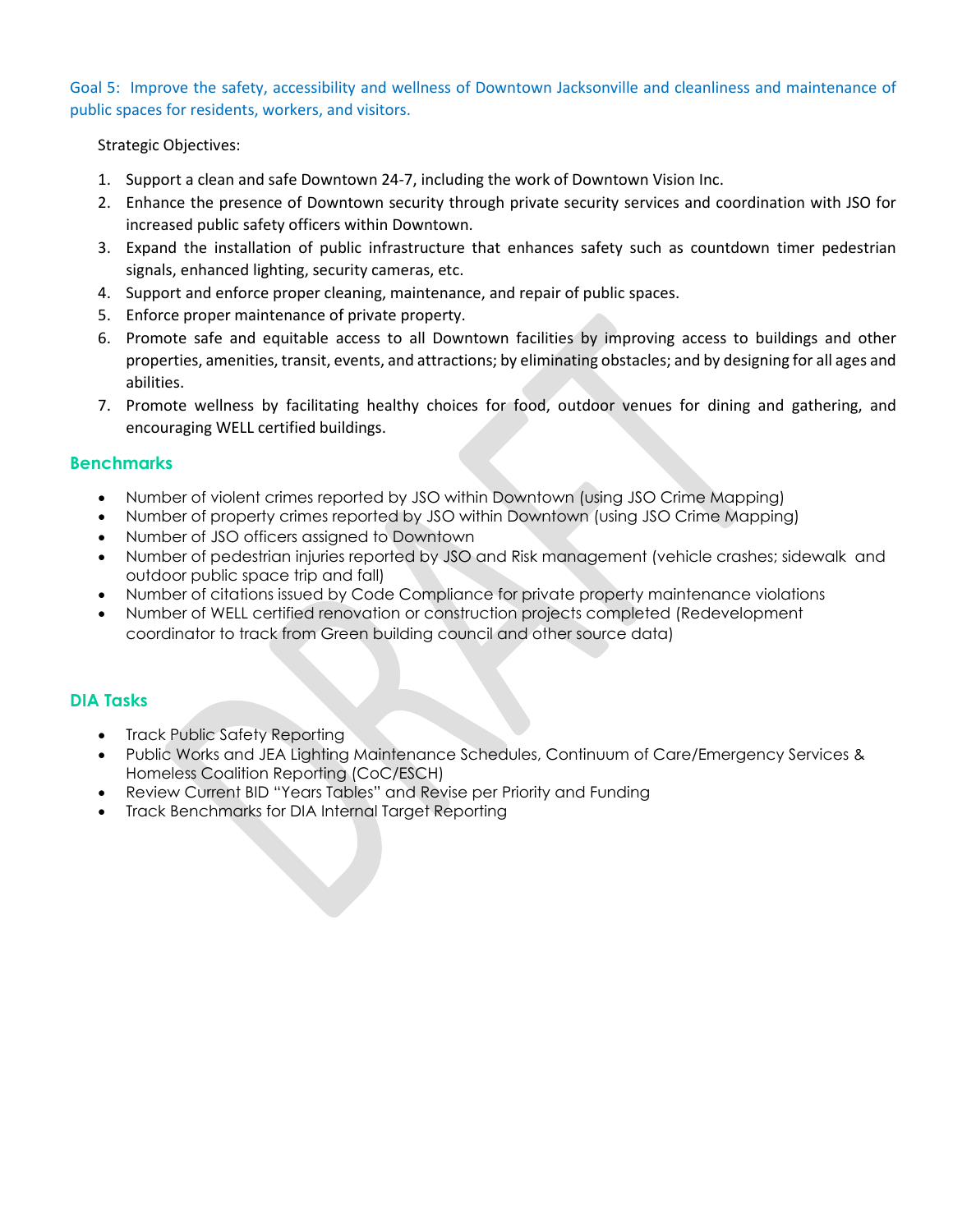Goal 6: Improve the walkability/bike-ability of Downtown and pedestrian and bicycle connectivity between Downtown and adjacent neighborhoods and the St. Johns River.

Strategic Objectives:

- 1. Improve public access to and from the St. Johns River for pedestrians and bicyclists when considering adjacent private development as well as when designing public improvements. Provide access to and from the Southbank and Northbank Riverwalk at regular intervals across adjacent riverfront parcels. Restore and reopen closed rights of way to the river wherever possible.
- 2. Develop interconnected, attractive, and safe pedestrian and bikeable links between the Northbank and Southbank, among neighborhoods, activities, cultural and recreation assets, greenways, and open spaces, most specifically the Emerald Trail. Encourage development of the Hogan's Creek and McCoy's Creek Greenways and similar projects that provide multimodal recreational trails
- 3. Restore two-way streets where possible.
- 4. Optimize the design of downtown streets for pedestrians; require sidewalks of sufficient width to ensure an adequate pedestrian clear zone; reduce travel lane widths to reduce vehicle speed. Increase shade on sidewalks and in public spaces in accordance with design standards and plant shade trees wherever feasible.
- 5. Support the creation of wide, visible dedicated bike lanes or cycle tracks on designated streets; Install and maintain interesting and safe bicycle racks in appropriate locations throughout Downtown
- 6. Enforce the requirement to bring buildings forward to the existing or new sidewalk edge to create a sense of enclosure for adjacent sidewalks and streets
- 7. Create a compact and walkable Downtown through requiring a mixture of uses in each district so that housing, activities, retail, and other businesses are within useful walking distance, requiring buildings to have active facades at street level through a mixture of restaurants (including cafes with outdoor seating), retail, and services, and by requiring direct doorways and access to the street. Minimize blank walls and surface parking.
- 8. Connect Downtown neighborhoods with public transit.
- 9. Encourage multimodal mobility, including pedicabs, scooters, and the like, for special events.
- 10. Provide directional and roadway signage and signals for pedestrians, bicyclists, and other modal users to ensure their safety and ease of travel within Downtown.

- Number of closed rights of way reopened within Downtown
- Number of new public access points to river/Riverwalk dedicated or constructed
- Number of trail connections to nearby neighborhoods completed and neighborhoods connected
- Miles of Emerald trail completed
- Number of blocks restored to two way traffic
- Walk Score greater than 90 in all Districts other than Sports and Entertainment and Working Waterfront. Walk Score greater than 80 in all other parts of Downtown.
- Number of shade trees planted on Downtown sidewalks
- Miles of road diets implemented
- Miles of bike Paths/Lanes/cycle tracks within Downtown
- Number of artistic and standard bike racks installed within Downtown
- Number of deviations from Build-to line granted by DDRB
- Number of new mixed use developments approved
- New transit stops constructed or transit services implemented (per JTA annual)
- New signage and/or signals for pedestrians/bicyclists installed (per Public Works and Bike/ped coordinator)
- Number of pedestrian and bicyclist deaths and injuries. (as reported by JSO and Bicycle and Pedestrian Coordinator)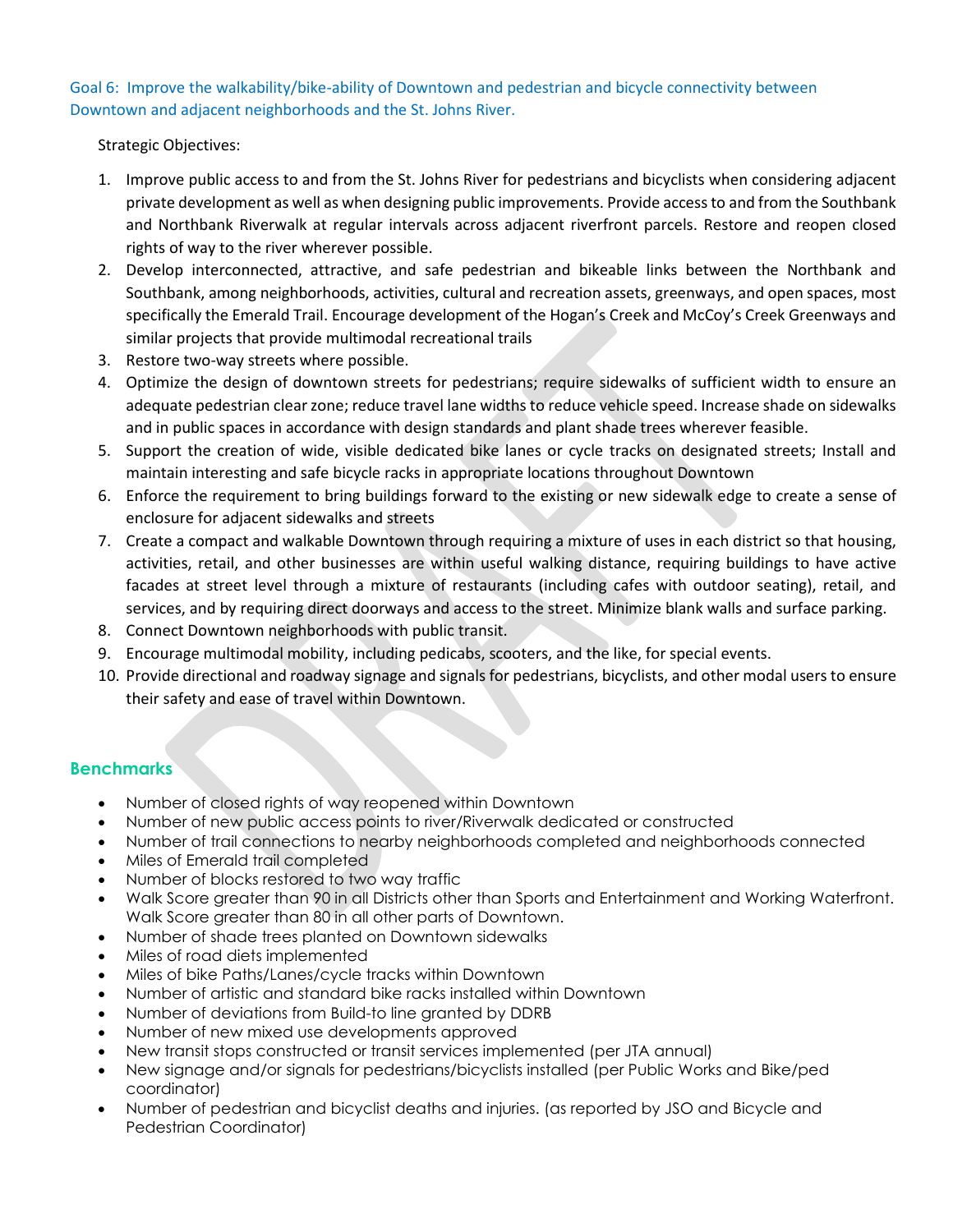- Review Current BID "Years Tables" and Revise per Priority and Funding
- Establish and track Benchmarks for DIA internal target reporting
- Perform Walkability Audits
- Monitor skyway ridership
- Track walkability scores for Downtown Nodes (http://www.walkscore.com/methodology.html)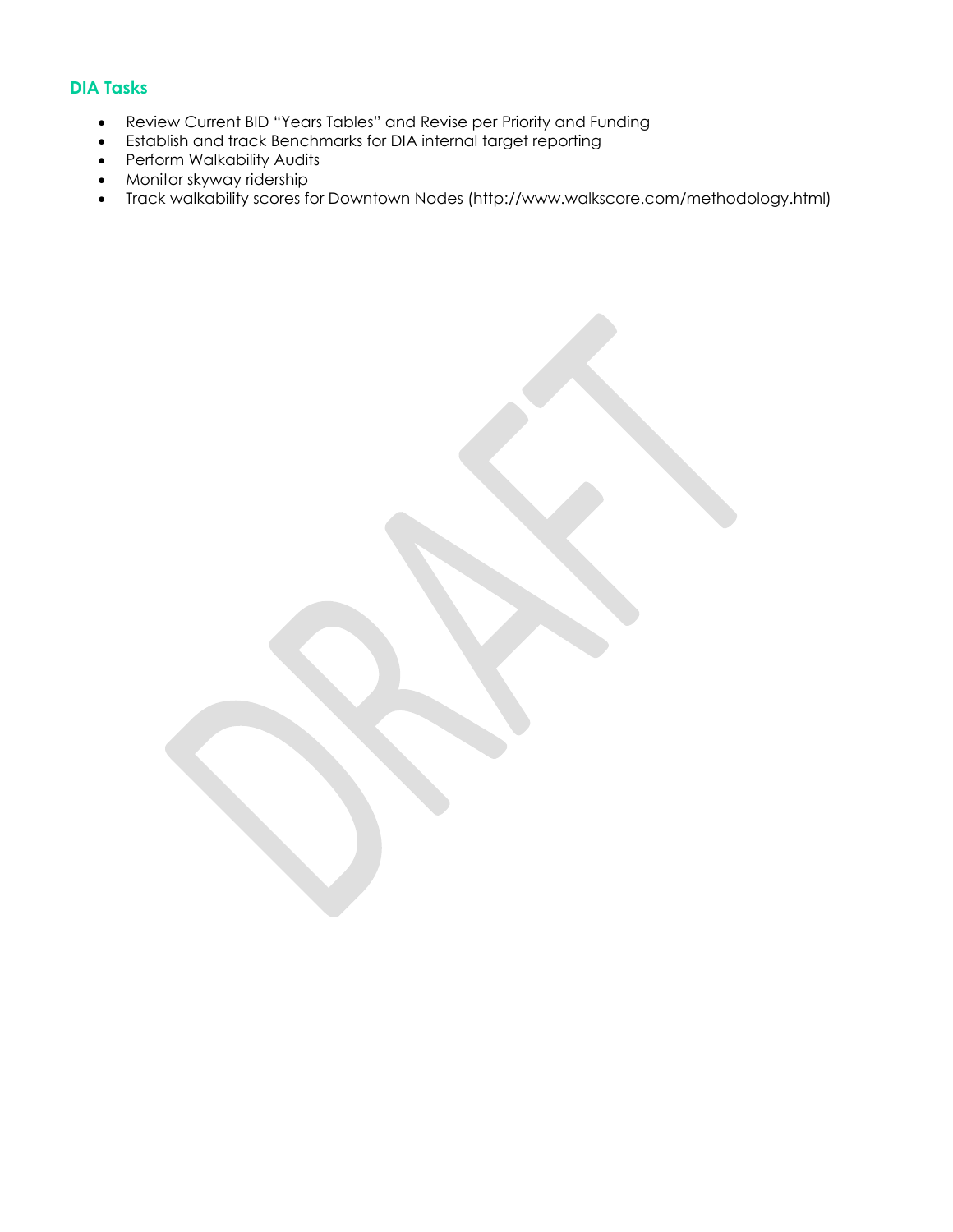Goal 7: Capitalize on the aesthetic beauty of the St. John's River, value its health and respect its natural force, and maximize interactive and recreational opportunities for residents and visitors to create waterfront experiences unique to Downtown Jacksonville.

Strategic Objectives:

- 1. Develop a series of dynamic riverfront parks on both sides of the river, connected by the Riverwalks, that together provide a premier destination park experience. Integrate themes of authentic Jacksonville content, robust programming, and varied facilities that are flexible and respond to public desires for waterfront activities.
- 2. Ensure that the riverfront includes a variety of immersive environments, ranging from passive enjoyment of the River to active entertainment areas by balancing public and private ownership and use, and requiring activation of private riverfront developments with restaurants, shops, and attractions, all linked by the Riverwalk
- 3. Promote the creation of a greenway/Riverwalk network linking the terminal ends of both the Northbank and Southbank CRA Districts' riverfronts. Prioritize beautification and greening of the Riverwalk using Florida-Friendly landscaping practices and plant material that is indigenous to the region as well as ensuring proper maintenance and replacement of such plant materials. Implement recommendations to tie together various segments with cohesive paver banding, signage, furnishings, etc.
- 4. Ensure the riverfront is accessible both physically and visually for residents and visitors of all ages, abilities, and income.
- 5. Ensure that private developments fronting the river and creeks comply with design standards that protect public access and enjoyment of the waterfront. Enforce the 50-foot (minimum) building setback, and height step-backs from the St. Johns River's water edge. Protect, enhance, and increase view corridors to the St. John's River and provide access to and from the Southbank and Northbank Riverwalk at regular intervals.
- 6. Negotiate to obtain long- term or perpetual public easements from private property owners along the St. Johns River, Hogan's, and McCoy's Creeks and require such easements be provided at no charge to qualify for any incentive.
- 7. Maintain guidelines and zoning criteria for the design and orientation of buildings and improvements that take into account surrounding buildings, structures, viewscapes, public access, and waterways; design and orientation shall actively engage with the River, the Riverwalk, and riverfront.
- 8. Encourage active public use of the River. Create, maintain, and enhance public river access for motorized and non-motorized watercraft points. Maximize access and linkages to Downtown establishments and activities for boaters through floating docks, marinas, amenities that improve the safety of boaters and the boating experience.
- 9. Improve maintenance of all waterway access points, improve, or provide lighting and signage of access points from roadways and waterways.
- 10. Promote downtown as a boating destination through active marketing initiatives and inclusion of Downtown ramps, docks, marinas and launch sites, and marine services, on charts and maps
- 11. Achieve at least one new restaurant/entertainment sites directly accessible by boat by 2025,and a minimum of three (3) by 2030.

- Number of Public Riverwalk Access Points (connections to first street parallel to the river)
- Miles of Riverwalk completed
- Acreage of signature riverfront parks constructed or renovated
- Number of programs held annually in Riverfront parks/Riverwalk- special events and regular programming
- Total Number/Acreage of Riverfront Public Space/Parks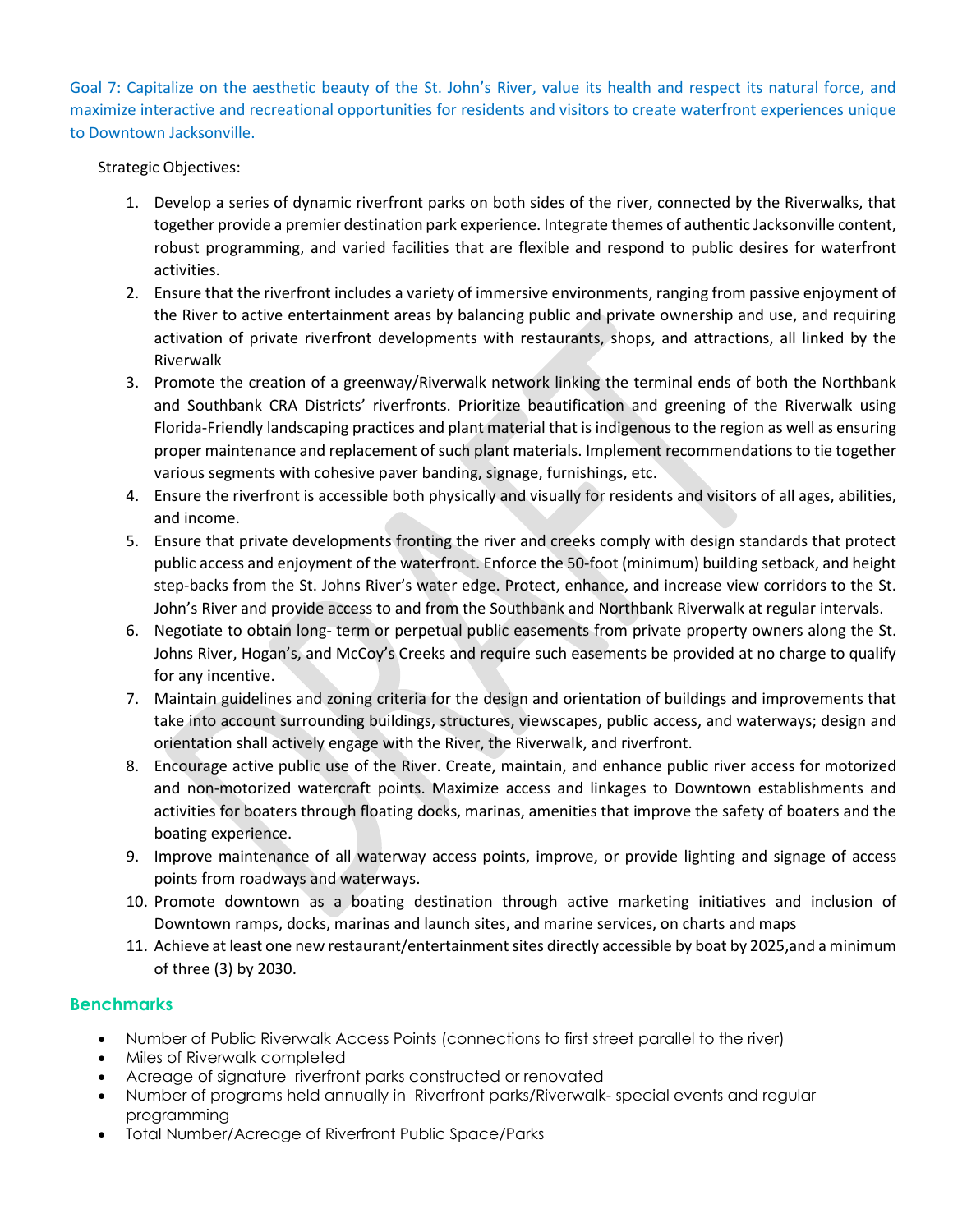- Number of activated retail/restaurant/entertainment venues along the riverfront and directly accessible from the Riverwalk
- Frequency and level of maintenance of Riverwalk and riverfront parks
- Number of deviations from 50' setback, height step backs and view and access corridor requirements granted
- Number of new or extended/expanded Riverwalk easements provided to the City
- Number/Length of public recreational boater docks and access thereto
- Number of Downtown kayak/paddleboard launch sites
- Number of new restaurant/entertainment sites directly accessible by boat

- Monitor reports of required repairs/attention required to Riverwalk, riverfront parks, lighting, trach removal, and landscape
- Monitor and oppose amendments to Zoning Overlay that would dimmish public access and protection of view-scapes from adjacent properties
- Fund enhanced maintenance or Riverwalk and riverfront parks above Parks standard
- Monitor and support promotion of Downtown as a boating destination
- Track for DIA internal target reporting
- Monitor number and type of waterfront boater amenities provided
- Monitor number of Downtown waterway improvements implemented
- Track for DIA internal target reporting